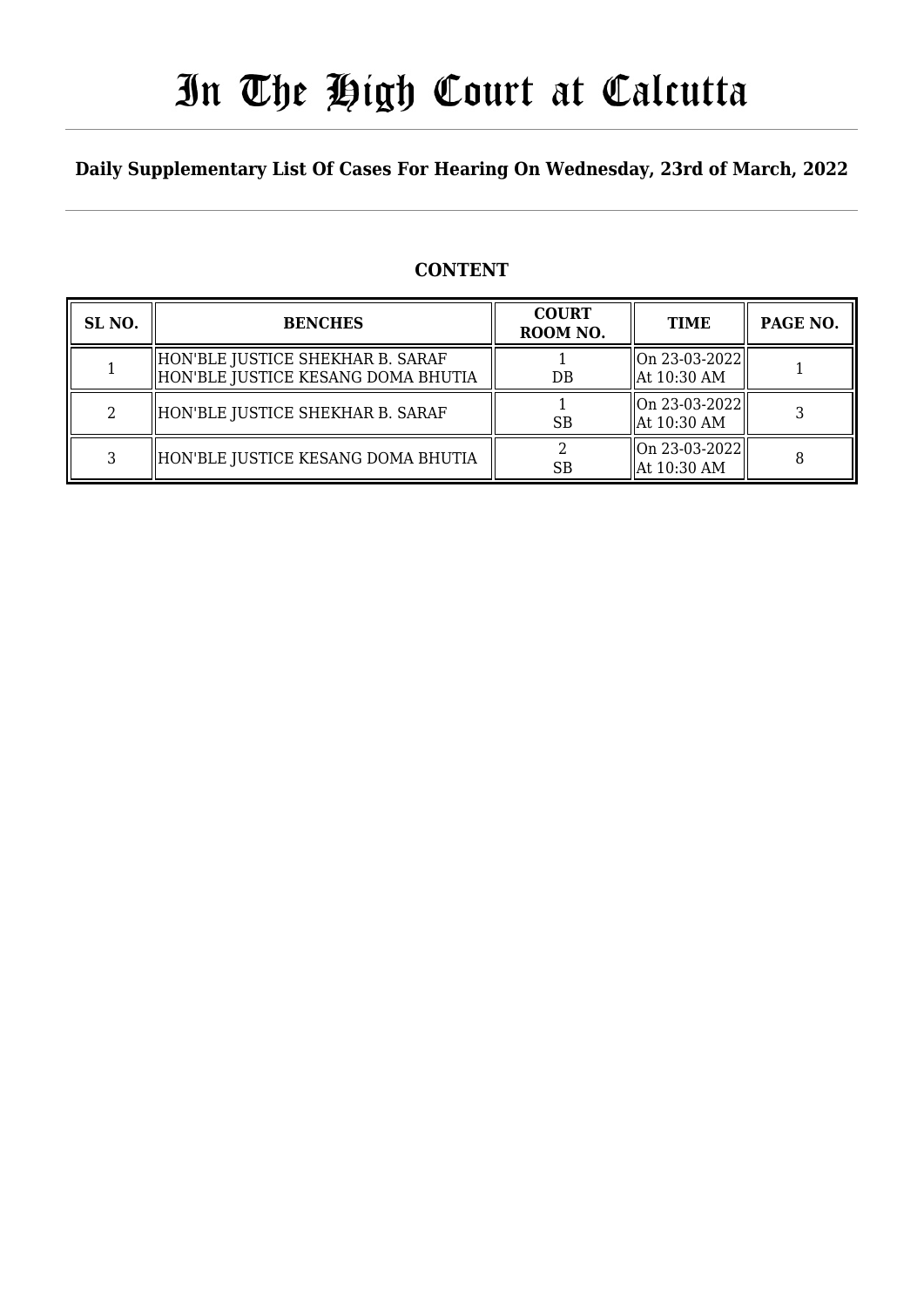

## Calcutta High Court **In The Circuit Bench at Port Blair Appellate Side**

**DAILY CAUSELIST For Wednesday The 23rd March 2022**

**COURT NO. 1**

**DIVISION BENCH (DB)**

**AT 10:30 AM**

#### **HON'BLE JUSTICE SHEKHAR B. SARAF HON'BLE JUSTICE KESANG DOMA BHUTIA**

|                | <b>SPECIALLY FIXED MATTERS</b> |                                                                                                                                     |                                           |                                       |  |  |
|----------------|--------------------------------|-------------------------------------------------------------------------------------------------------------------------------------|-------------------------------------------|---------------------------------------|--|--|
| $\mathbf{1}$   | FA/1/2019                      | <b>ASHIM NANDI</b><br><b>VS</b><br><b>RINA BEPARI</b>                                                                               | <b>ANJILI NAG</b>                         | ARUL PRASANTH,<br><b>DOLLY SARKAR</b> |  |  |
| $\overline{2}$ | CRA/12/2021                    | RAM SEVAK LOHAR<br><b>VS</b><br><b>STATE</b>                                                                                        | DEEP CHAIM KABIR                          | A.S.ZINU                              |  |  |
|                | IA NO: CRAN/1/2021             |                                                                                                                                     |                                           |                                       |  |  |
| 3              | CRA/8/2021                     | <b>SURESH TIRKEY</b><br><b>VS</b><br>THE STATE                                                                                      | <b>G.BINNU KUMAR</b>                      |                                       |  |  |
|                | wt4 CRM/9/2021                 | <b>SURESH TIRKEY</b><br><b>VS</b><br>THE STATE                                                                                      | <b>G.BINNU KUMAR</b>                      |                                       |  |  |
|                |                                | <b>APPLICATION</b>                                                                                                                  |                                           |                                       |  |  |
| 5              | WP.CT/204/2016                 | <b>GOVERNMENT MOTORS</b><br><b>TRANSPORT DRIVERS</b><br>UNION (STS UNIT) AND<br>ORS.<br><b>VS</b><br>THE UNION OF INDIA AND<br>ORS. | MISS SHYAMALI<br><b>GANGULY</b>           |                                       |  |  |
|                | IA NO: CAN/1/2022              |                                                                                                                                     |                                           |                                       |  |  |
| 6              | FAT/3/2021                     | <b>U.V.ANUMOD</b><br><b>VS</b><br>T.RAJITHA KUMARI                                                                                  | K.M.B.JAYAPAL                             |                                       |  |  |
| 7              | MA/3/2022                      | ABDUL GAFFAR AND<br><b>OTHERS</b><br><b>VS</b><br>THE LIEUTENANT<br><b>GOVERNOR AND OTHERS</b>                                      | ANJILI NAG, VISHAL<br><b>KUMAR BISWAS</b> | <b>ARUL PRASANTH</b>                  |  |  |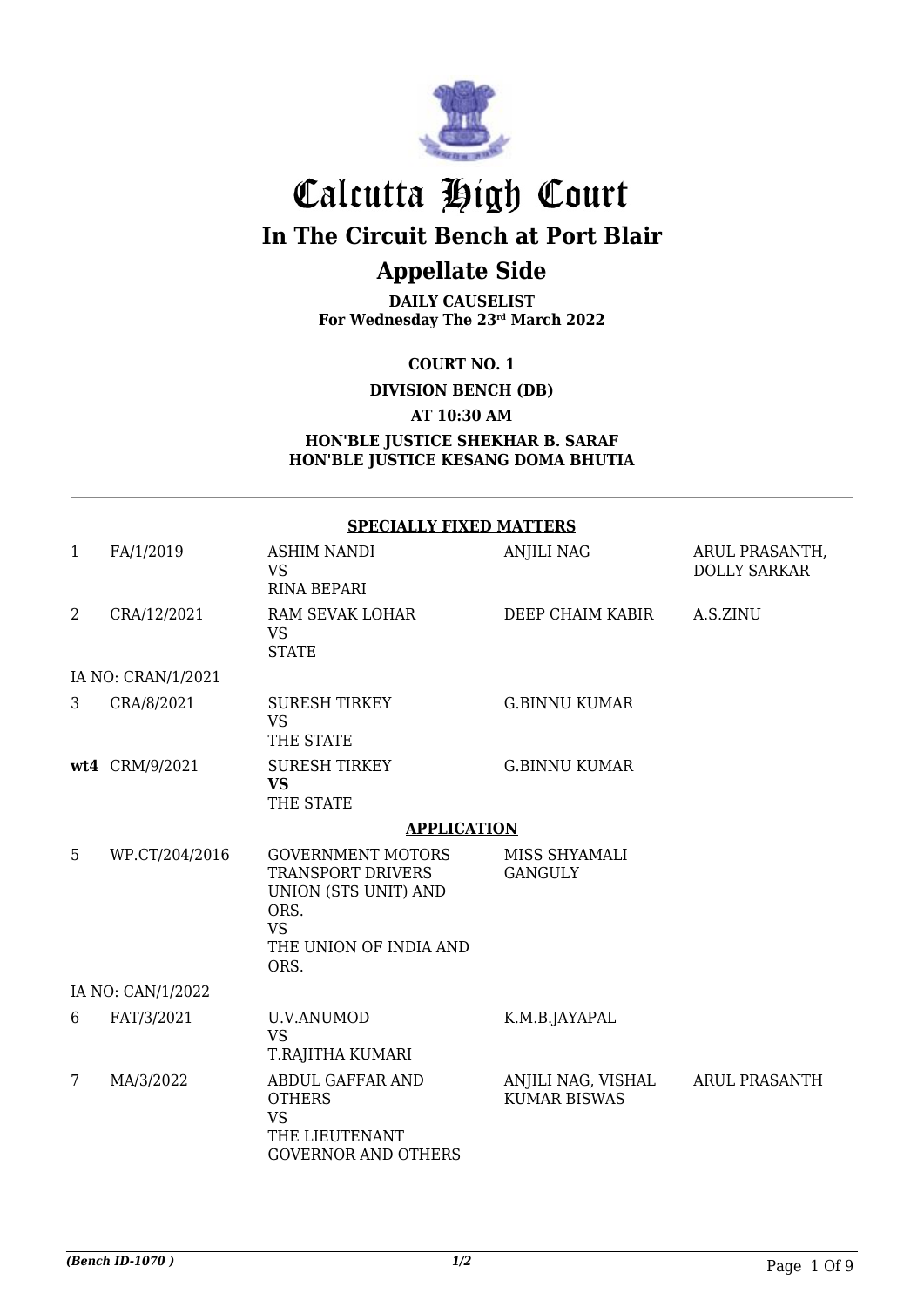| 8  | MA/4/2022         | SUKH DEV SINGH AND<br><b>OTHERS</b><br><b>VS</b><br>THE LIEUTENANT<br><b>GOVERNOR AND OTHERS</b>          | ANJILI NAG, VISHAL<br><b>KUMAR BISWAS</b>          | <b>ARUL PRASANTH</b>                                                           |
|----|-------------------|-----------------------------------------------------------------------------------------------------------|----------------------------------------------------|--------------------------------------------------------------------------------|
| 9  | MA/5/2022         | THE DIVISIONAL FOREST<br>OFFICER, MAYABUNDER<br><b>FOREST DIVISION</b><br><b>VS</b><br><b>BIRSA KINDO</b> | RAMENDU AGARWAL                                    |                                                                                |
|    | IA NO: CAN/1/2022 |                                                                                                           |                                                    |                                                                                |
| 10 | MA/6/2022         | <b>SELVI K. NATHAN</b><br><b>VS</b><br>THE ANDAMAN AND<br>NICOBAR ADMINISTRATION<br>AND ORS.              | K.M.B.JAYAPAL                                      |                                                                                |
|    | IA NO: CAN/1/2022 |                                                                                                           |                                                    |                                                                                |
|    |                   | <b>FOR HEARING</b>                                                                                        |                                                    |                                                                                |
| 11 | WPA(P)/107/2019   | M LAKSHMANAN<br><b>VS</b><br>THE ANDAMAN AND<br>NICOBAR ADMINISTRATION<br><b>AND ANOTHER</b>              | KMB JAYAPAL, G MINI                                | <b>SALIM MOHAMMED</b>                                                          |
| 12 | MA/34/2020        | THE LIEUTENANT<br><b>GOVERNOR AND ORS.</b><br><b>VS</b><br>CAPT. ALAGURAJ AND ORS.                        | <b>SHATADRU</b><br>CHAKRABORTY,<br>RAMENDU AGARWAL | ANJILI NAG, TULSI<br><b>LALL</b>                                               |
|    | IA NO: CAN/1/2021 |                                                                                                           |                                                    |                                                                                |
| 13 | MA/5/2021         | THESLEEMA M.K.<br><b>VS</b><br>ANDAMAN AND NICOBAR<br><b>ADMINISTRATION AND</b><br>ORS.                   | N.A.KHAN                                           | <b>SHATADRU</b><br>CHAKRABORTY,<br><b>RAMENDU</b><br>AGARWAL,<br>K.M.B.JAYAPAL |
|    | IA NO: CAN/1/2021 |                                                                                                           |                                                    |                                                                                |
| 14 | CRA/6/2021        | KARTHICK MONDAL<br><b>VS</b><br>THE STATE                                                                 | D.ILANGO                                           | <b>SUMIT KARMAKAR</b>                                                          |
| 15 | CRA/7/2021        | <b>SUBHAM MAZUMDER</b><br><b>VS</b><br>THE STATE                                                          | D.ILANGO                                           | A.S.ZINU                                                                       |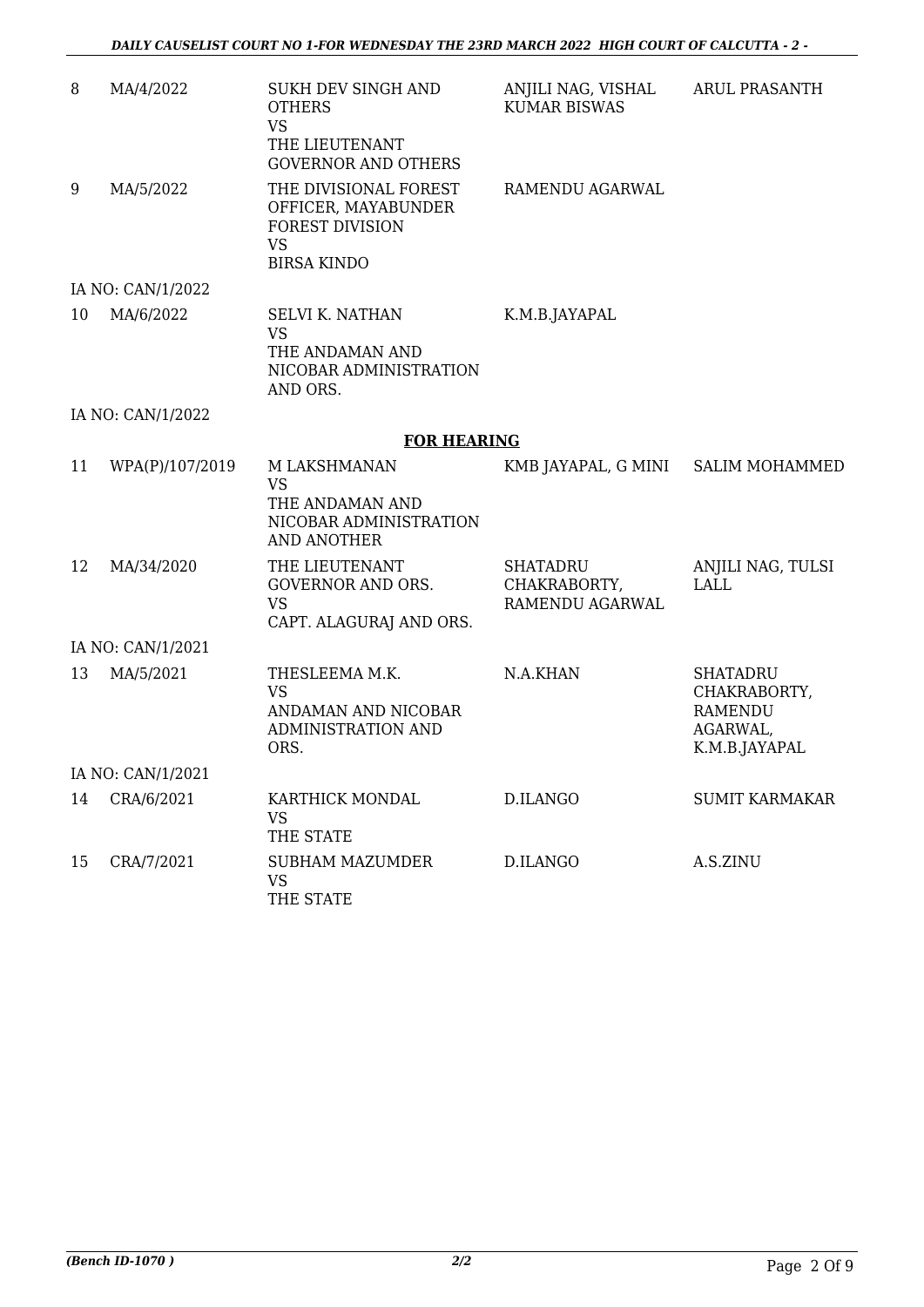

# Calcutta High Court **In The Circuit Bench at Port Blair**

## **Appellate Side**

**DAILY CAUSELIST For Wednesday The 23rd March 2022**

**COURT NO. 1**

**SINGLE BENCH (SB)**

**AT 10:30 AM**

### **HON'BLE JUSTICE SHEKHAR B. SARAF (SINGLE BENCH WILL SIT AFTER COMPLETION OF DIVISION BENCH)**

|                | <b>MOTION</b> |                                                                                                                                        |                                     |                                             |  |
|----------------|---------------|----------------------------------------------------------------------------------------------------------------------------------------|-------------------------------------|---------------------------------------------|--|
| $\mathbf{1}$   | WPA/155/2021  | <b>SEEMA DEVI</b><br><b>VS</b><br>THE ANDAMAN AND<br>NICOBAR ADMINISTRATION<br>AND ANR.                                                | K.M.B.JAYAPAL                       | <b>RAMENDU</b><br><b>AGARWAL</b>            |  |
| $\overline{2}$ | WPA/305/2021  | DAVINDER PAL SINGH<br><b>VS</b><br>THE LIEUTENANT<br><b>GOVERNOR AND OTHERS</b>                                                        | ANJILI NAG, SHIPRA<br><b>MANDAL</b> | <b>SHATADRU</b><br>CHAKRABORTY,<br>A.S.ZINU |  |
| 3              | WPA/12/2022   | <b>OMANA FRANCIS</b><br><b>VS</b><br>THE LIEUTENANT<br><b>GOVERNOR AND OTHERS</b>                                                      | K. VIJAY KUMAR                      | <b>ANJILI NAG</b>                           |  |
| 4              | WPA/21/2022   | <b>GIRIRAJ CHARAN AND</b><br><b>ANOTHER</b><br><b>VS</b><br>THE UNION TERRITORY OF<br>ANDAMAN AND NICOBAR<br><b>ISLANDS AND OTHERS</b> | K.M.B.JAYAPAL                       | <b>SALIM MOHAMMED</b>                       |  |
| 5              | WPA/49/2022   | T.SAMSUDDEEN AND<br><b>OTHERS</b><br><b>VS</b><br>THE LIEUTENANT<br><b>GOVERNOR AND OTHERS</b>                                         | <b>GOPALA BINNU</b><br><b>KUMAR</b> |                                             |  |
| 6              | WPA/50/2022   | <b>SHAKTI DAS</b><br><b>VS</b><br>THE DEPUTY<br><b>COMMISSIONER AND</b><br><b>OTHERS</b>                                               | <b>ANANDA HALDER</b>                | SALIM MOHAMMED,<br><b>V.D.SIVABALAN</b>     |  |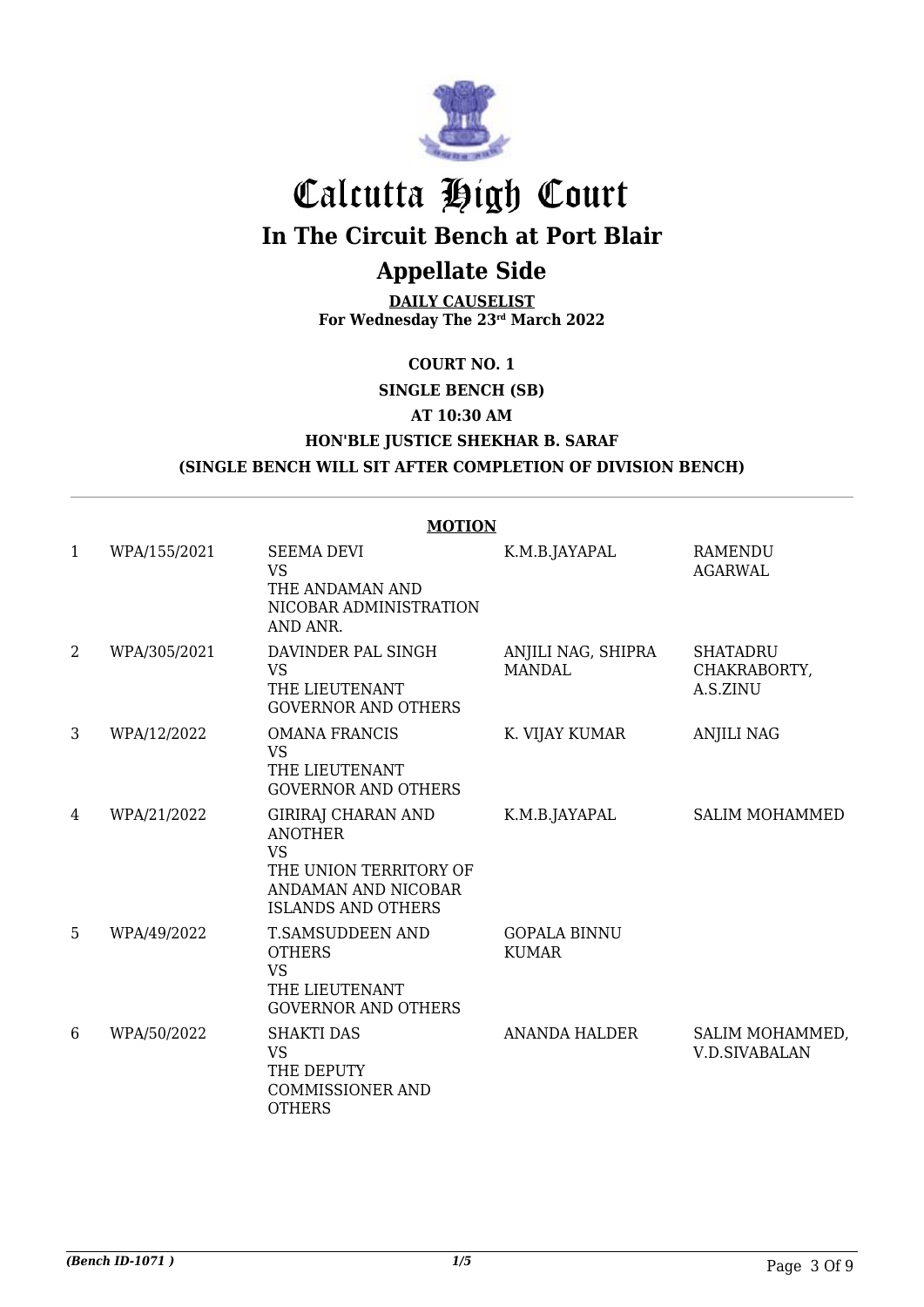| 7  | WPA/55/2022  | <b>PAYAL BISWAS</b><br><b>VS</b><br>THE ASSISTANT GENERAL<br>MANAGER AND OTHERS                                                                            | <b>BABITA DAS</b>                                             | <b>V.D.SIVABALAN</b>                       |
|----|--------------|------------------------------------------------------------------------------------------------------------------------------------------------------------|---------------------------------------------------------------|--------------------------------------------|
| 8  | WPA/59/2022  | G. SURYANARAYANA<br><b>MURTHY</b><br><b>VS</b><br>THE DEPUTY<br><b>COMMISSIONER AND</b><br><b>OTHERS</b>                                                   | K. VIJAY KUMAR                                                | SALIM MOHAMMED                             |
| 9  | WPA/61/2022  | S.RANI<br><b>VS</b><br>THE ANDAMAN AND<br>NICOBAR ADMINISTRATION<br>AND ORS                                                                                | K.M.B.JAYAPAL                                                 | TULSI LALL,<br><b>V.D.SIVABALAN</b>        |
| 10 | WPA/62/2022  | <b>JAG NARAYAN</b><br><b>VS</b><br>THE ANDAMAN AND<br>NICOBAR ADMINISTRATION<br>AND ORS.                                                                   | K.M.B.JAYAPAL                                                 | <b>SALIM MOHAMMED</b>                      |
| 11 | WPA/64/2022  | S. SANTOSH KUMAR AND<br><b>OTHERS</b><br><b>VS</b><br>THE LIEUTENANT<br><b>GOVERNOR AND OTHERS</b>                                                         | <b>ANJILI NAG</b>                                             | N.A.KHAN                                   |
| 12 | WPA/66/2022  | ANDAMAN AND NICOBAR<br><b>COOPERATIVE WORKERS</b><br><b>UNION</b><br><b>VS</b><br>MALABAR COOPERATIVE<br><b>COCONUT FARMING</b><br><b>SOCIETY OGRABRAJ</b> | <b>G.BINNU KUMAR</b>                                          | DEEP CHAIM KABIR,<br><b>S.AJITH PRASAD</b> |
| 13 | WPA/67/2022  | <b>G. TULSI DAS</b><br><b>VS</b><br>THE PRINCIPAL CHIEF<br><b>CONSERVATOR OF</b><br><b>FORESTS</b>                                                         | ANJILI NAG AND<br><b>VISHAL KUMAR</b><br><b>BISWAS</b>        |                                            |
| 14 | WPA/68/2022  | ANJELINA KUMARI<br><b>VS</b><br>THE DEPUTY<br>COMMISSIONER                                                                                                 | <b>ANJILI NAG AND</b><br><b>VISHAL KUMAR</b><br><b>BISWAS</b> |                                            |
| 15 | WPA/75/2022  | M/S HONEY BAR AND<br><b>RESTAURANT</b><br><b>VS</b><br>THE UNION TERRITORY OF<br>ANDAMAN AND NICOBAR<br>ISLAND AND ORS.                                    | K.M.B. JAYAPAL                                                |                                            |
|    |              | <b>FOR HEARING</b>                                                                                                                                         |                                                               |                                            |
| 16 | WPA/159/2014 | A.ZAHEED<br><b>VS</b><br>THE ANDAMAN AND<br>NICOBAR ADMINISTRATION<br>AND ORS.                                                                             | K.M.B.JAYAPAL,<br>G.MINI                                      | <b>ARUL PRASANTH</b>                       |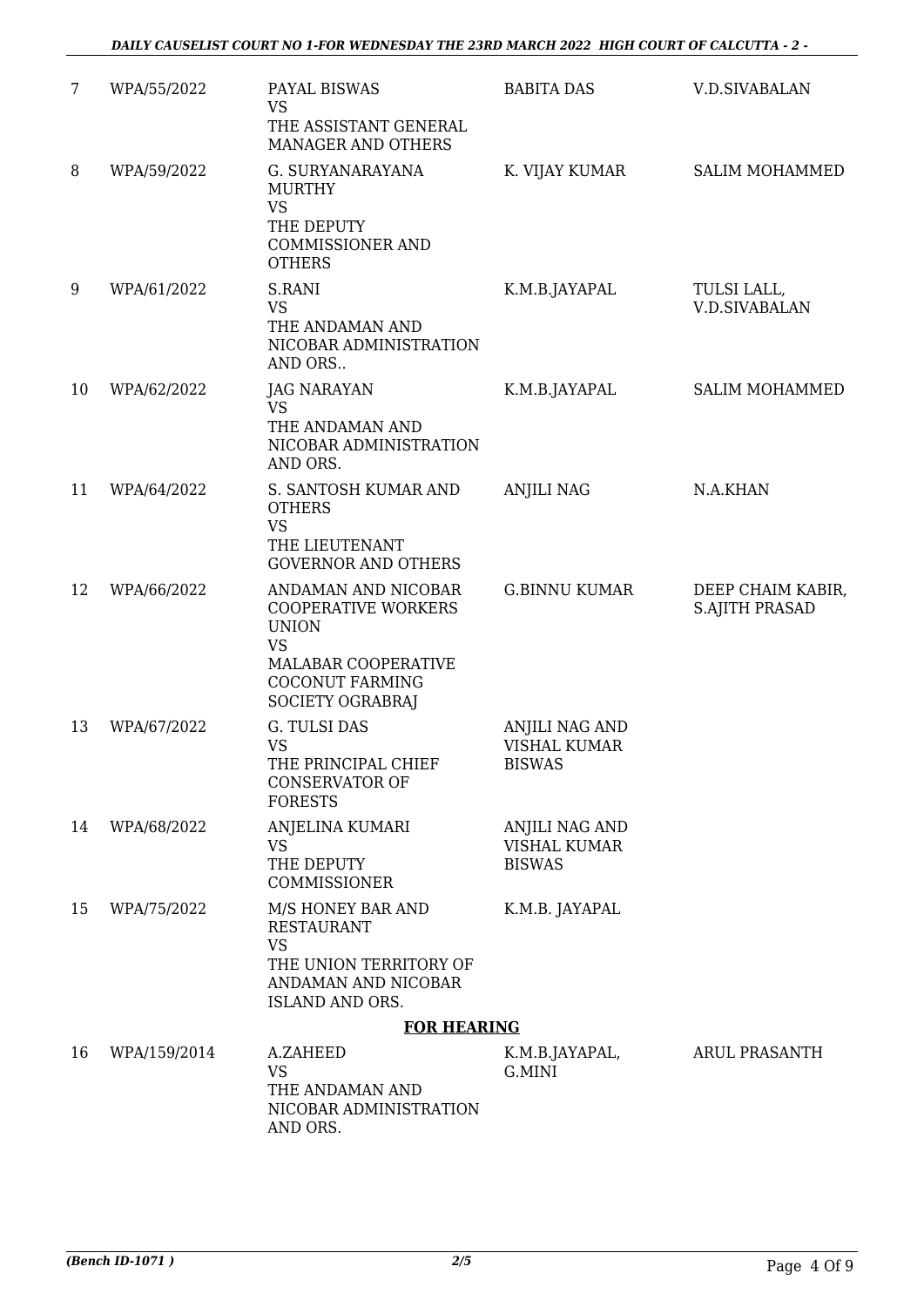| 17 | WPA/236/2018    | <b>EXECUTIVE ENGINEER,</b><br>CONSTRUCTION DIVISION-<br>II, APWD<br><b>VS</b>                                          | <b>SHATADRU</b><br>CHAKRABORTY,<br>RAMENDU AGARWAL | <b>GOPALA BINNU</b><br><b>KUMAR</b>                                 |
|----|-----------------|------------------------------------------------------------------------------------------------------------------------|----------------------------------------------------|---------------------------------------------------------------------|
|    |                 | S. PRABHAKARAN AND ORS.                                                                                                |                                                    |                                                                     |
| 18 | WPA/173/2019    | <b>SHRI BIRSA KINDO</b><br><b>VS</b><br>THE DIVISIONAL FOREST<br>OFFICER, MAYABUNDER                                   | <b>GOPALA BINU KUMAR</b>                           | <b>SHATADRU</b><br>CHAKRABORTY,<br><b>RAMENDU</b><br><b>AGARWAL</b> |
| 19 | WPA/206/2019    | <b>SUDEEP RAI SHARMA</b><br><b>VS</b>                                                                                  | GOPALA BINU KUMAR                                  | S.GANGULY                                                           |
|    |                 | THE UNION OF INDIA AND<br>ORS.                                                                                         |                                                    |                                                                     |
| 20 | WPA/219/2019    | SMTI. JAI LAKSHMI<br><b>VS</b><br>THE ANDAMAN AND<br>NICOBAR ADMINISTRATION<br>AND ORS.                                | G. MINI AND<br>K.M.B.JAYAPAL                       | <b>SHATADRU</b><br><b>CHAKRABORTY</b>                               |
| 21 | WPA/237/2019    | SHRI. S. M. MUSTAFA<br><b>VS</b><br>THE ANDAMAN AND<br>NICOBAR ADMINISTRATION                                          | G.MINI AND K.M.B.<br>JAYAPAL                       | <b>SHATADRU</b><br><b>CHAKRABORTY</b>                               |
|    |                 | AND ORS.                                                                                                               |                                                    |                                                                     |
| 22 | WPA/241/2019    | THE EXECUTIVE ENGINEER<br>NORTH ANDAMAN<br>CONSTRUCTION DIVISION<br>(NACD)<br><b>VS</b><br>SMTI. REKHA NAIR AND        | <b>SHATADRU</b><br>CHAKRABORTY,<br>RAMENDU AGARWAL | <b>GOPALA BINNU</b><br><b>KUMAR</b>                                 |
|    |                 | ORS.                                                                                                                   |                                                    |                                                                     |
| 23 | WPA/246/2019    | <b>A.SUNDAR</b><br><b>VS</b><br>THE HONBLE LIEUTENANT<br><b>GOVERNOR AND ORS.</b>                                      | <b>GOPALA BINNU</b><br><b>KUMAR</b>                | <b>SHATADRU</b><br><b>CHAKRABORTY</b>                               |
|    | 24 WPA/248/2019 | <b>A.SUNDAR</b><br>VS<br>THE HONBLE LIEUTENANT<br><b>GOVERNOR AND ORS.</b>                                             | GOPALA BINNU<br><b>KUMAR</b>                       | <b>SHATADRU</b><br><b>CHAKRABORTY</b>                               |
| 25 | WPA/263/2019    | KUMAR HARSHAVARDHAN<br><b>VS</b><br>THE UNION OF INDIA AND<br>ORS.                                                     | KMB JAYAPAL                                        | TASNEEM,<br><b>SHATADRU</b><br><b>CHAKRABORTY</b>                   |
| 26 | WPA/282/2019    | <b>MANOJ PAUL</b><br><b>VS</b><br>THE UNION TERRITORY,<br>ADMINISTRATION OF<br>ANDAMAN AND NICOBAR<br>ISLANDS AND ORS. | <b>IN PERSON</b>                                   | SHATADRU<br><b>CHAKRABORTY</b>                                      |
| 27 | WPA/289/2019    | YOHANNAN SAJEEVAN AND<br>ANR.<br><b>VS</b><br>ANDAMAN AND NICOBR<br><b>ADMINISTRATION</b>                              | DEEP CHAIM KABIR,<br><b>AJIT PRASAD</b>            |                                                                     |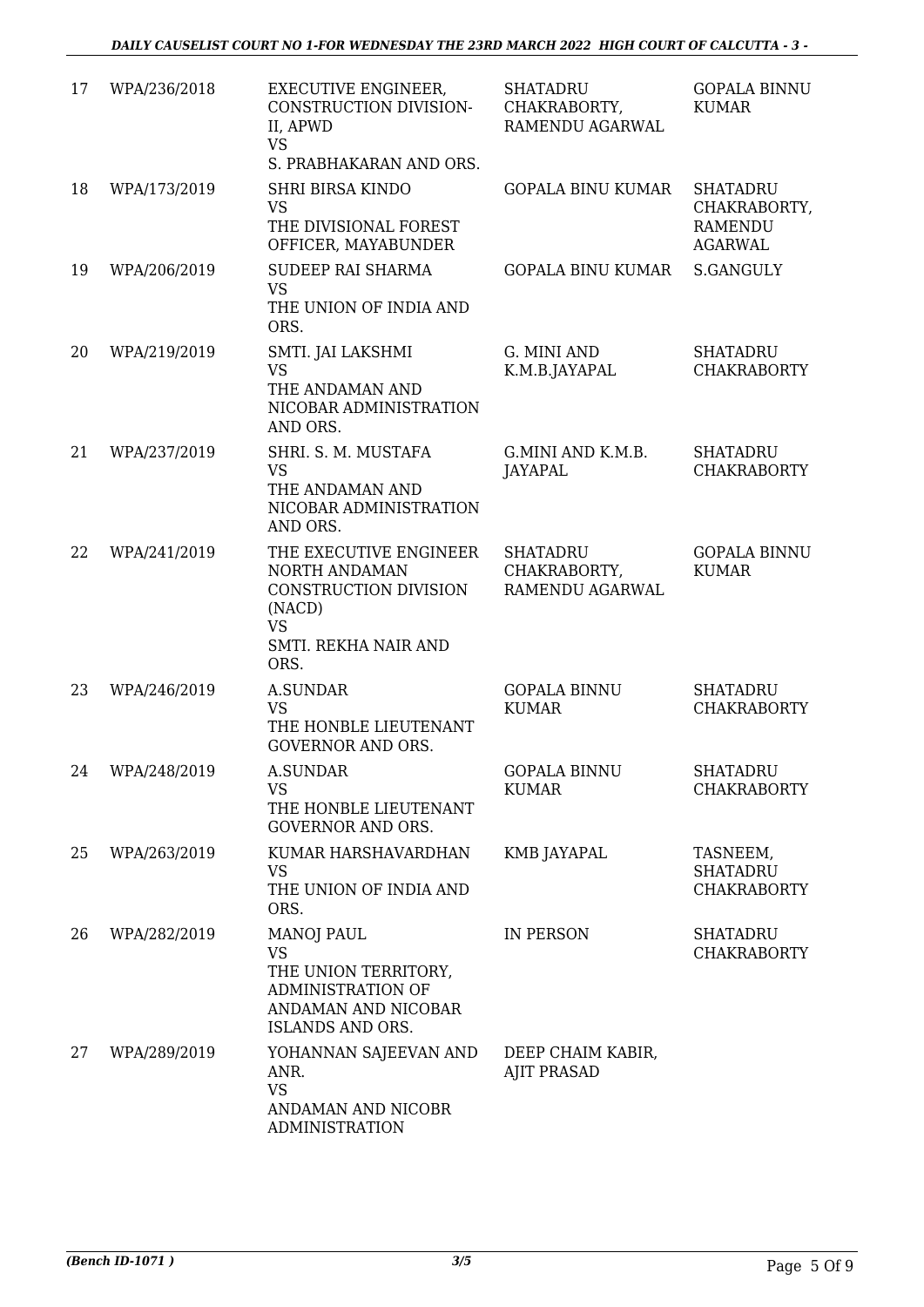| 28 | WPA/52/2020   | P.KANNAN<br><b>VS</b><br>THE UNION OF INDIA AND<br>ORS.                                                    | K.M.B.JAYAPAL                        | <b>AJAY KUMAR</b><br><b>MANDAL</b>    |
|----|---------------|------------------------------------------------------------------------------------------------------------|--------------------------------------|---------------------------------------|
| 29 | WPA/76/2020   | <b>JOHN WESLEY</b><br><b>VS</b><br>THE ANDAMAN AND<br>NICOBAR ADMINISTRATION<br>AND ORS.                   | K.VIJAY KUMAR                        | M.P.KAMARAJ                           |
| 30 | WPA/94/2020   | JOHN EKKA AND ORS.<br><b>VS</b><br>THE UNION OF INDIA AND<br>ORS.                                          | <b>GOPALA BINNU</b><br><b>KUMAR</b>  | <b>SHATADRU</b><br><b>CHAKRABORTY</b> |
| 31 | WPA/95/2020   | <b>ANITA XESS</b><br><b>VS</b><br>THE UNION OF INDIA AND<br>ORS.                                           | <b>GOPALA BINNU</b><br><b>KUMAR</b>  | <b>SHATADRU</b><br><b>CHAKRABORTY</b> |
| 32 | WPA/96/2020   | P.VAIKUNTA RAO<br><b>VS</b><br>THE UNION OF INDIA AND<br>ORS.                                              | <b>GOPALA BINNU</b><br><b>KUMAR</b>  | <b>SHATADRU</b><br><b>CHAKRABORTY</b> |
| 33 | WPA/97/2020   | P.YADAVA RAO<br><b>VS</b><br>THE UNION OF INDIA AND<br>ORS.                                                | <b>GOPALA BINNU</b><br><b>KUMAR</b>  | <b>SHATADRU</b><br><b>CHAKRABORTY</b> |
| 34 | WPA/102/2020  | SHRI. AKSHAY PANT<br><b>VS</b><br>THE UNION OF INDIA AND<br>ORS.                                           | G. MINI AND K.M.B.<br><b>JAYAPAL</b> | M.P.KAMARAJ                           |
| 35 | WPA/119/2020  | <b>LALTA PRASAD</b><br><b>VS</b><br>THE LIEUTENANT<br><b>GOVERNOR AND ORS.</b>                             | <b>ANANDA HALDER</b>                 | A.K.MANDAL,<br>K.M.B.JAYAPAL          |
| 36 | WPA/121/2020  | SOBHANA KUMARI<br><b>VS</b><br>THE LIEUTENANT<br><b>GOVERNOR AND ORS.</b>                                  | <b>GOPALA BINNU</b><br><b>KUMAR</b>  | <b>SHATADRU</b><br><b>CHAKRABORTY</b> |
| 37 | WPA/149/2020  | M/S T.T. TRADING<br>COMPANY AND ANR.<br><b>VS</b><br>THE ANDAMAN AND<br>NICOBAR ADMINISTRATION<br>AND ORS. | ANJILI NAG, SHIPRA<br><b>MANDAL</b>  | <b>ARUL PRASANTH</b>                  |
| 38 | WPA/3052/2020 | PEARLESCENT MERITECH<br>PVT. LTD. AND ANR.<br><b>VS</b><br>UNION OF INDIA AND ORS.                         | <b>ANJILI NAG</b>                    | V.TIWARI                              |
| 39 | WPA/46/2021   | M. MEGHAVARNAM AND<br>ORS.<br><b>VS</b><br>THE DIRECTOR GENERAL<br>OF SHIPPING AND ORS.                    | ANJILI NAG, SHIPRA<br><b>MANDAL</b>  | TULSI LALL,<br>A.K.MANDAL             |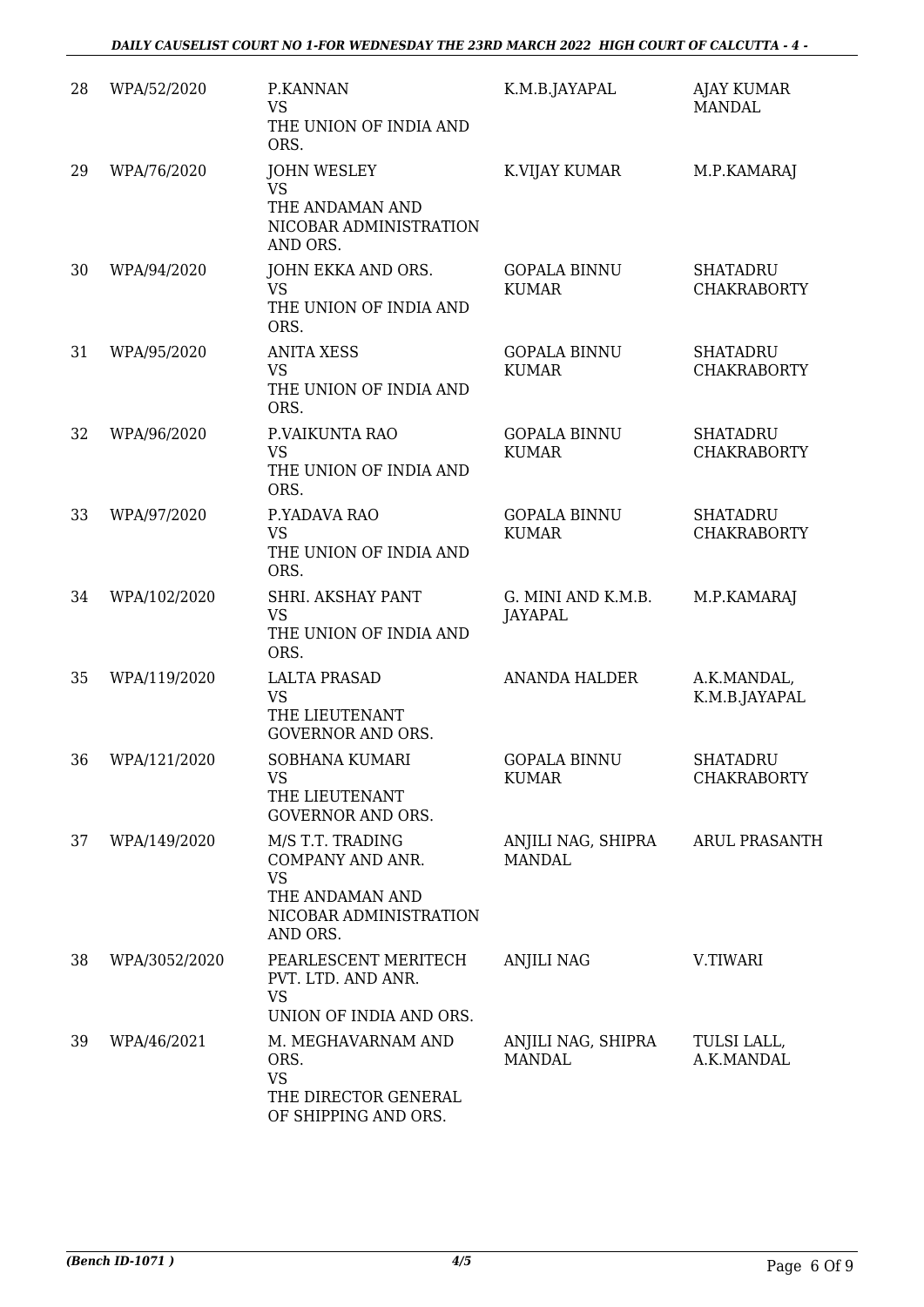| 40 | WPA/74/2021                   | N. R. SUDHEER KUMAR<br>AND ORS.<br><b>VS</b><br>THE HON'BLE LIEUTENANT<br><b>GOVERNOR AND ORS.</b>                                 | <b>GOPALA BINNU</b><br><b>KUMAR</b>     | <b>SHATADRU</b><br><b>CHAKRABORTY</b>                               |
|----|-------------------------------|------------------------------------------------------------------------------------------------------------------------------------|-----------------------------------------|---------------------------------------------------------------------|
| 41 | WPA/126/2021                  | SMTI. PAVITRA KUMARI<br>VS.<br>THE ANDAMAN AND<br>NICOBAR ADMINISTRATION<br>AND ORS.                                               | K.M.B.JAYAPAL AND<br>G. MINI            | <b>RAMENDU</b><br>AGARWAL, G.BINNU<br><b>KUMAR</b>                  |
| 42 | WPA/135/2021                  | <b>GANGA DIN</b><br><b>VS</b><br>THE ANDAMAN AND<br>NICOBAR ADMINISTRATION<br>AND ORS.                                             | K.M.B.JAYAPAL,<br>G.MINI                | <b>AJAY KUMAR</b><br>MANDAL                                         |
| 43 | WPA/150/2021                  | SMTI. E. SHYAMALA<br><b>VS</b><br>THE TEHSILDAR AND ORS.                                                                           | VISHAL KR. BISWAS,<br><b>ANJILI NAG</b> | <b>SHATADRU</b><br><b>CHAKRABORTY</b>                               |
| 44 | WPA/184/2021                  | SAKTHI SHIPPING<br><b>LOGISTICS PRIVATE</b><br>LIMITED AND ANR.<br><b>VS</b><br>THE HON'BLE LIEUTENANT<br><b>GOVERNOR AND ORS.</b> | <b>GOPALA BINNU</b><br><b>KUMAR</b>     | <b>SHATADRU</b><br>CHAKRABORTY,<br><b>RAMENDU</b><br><b>AGARWAL</b> |
|    | IA NO: CAN/2/2021, CAN/3/2021 |                                                                                                                                    |                                         |                                                                     |
| 45 | WPA/194/2021                  | ANDAMAN SARVAJANIK<br>NIRMAN VIBAGH MAZDOOR<br>SANGH AND ANOTHER<br>VS.<br>THE LT. GOVERNOR AND<br><b>OTHERS</b>                   | <b>G.BINNU KUMAR</b>                    | SALIM MOHAMMED,<br><b>V.D.SIVABALAN</b>                             |
| 46 | WPA/252/2021                  | M/S SREEHRI FABRICATOR<br><b>AND ANR</b><br><b>VS</b><br>UNION OF INDIA AND ORS.                                                   | <b>ABIR LAL</b><br>CHAKRAVORTI          |                                                                     |
| 47 | WPA/256/2021                  | SHANKER CH. DAS<br><b>VS</b><br>THE ANDAMAN AND<br>NICOBAR ADMINISTRATION<br><b>AND OTHERS</b>                                     | <b>GOPALA BINNU</b><br><b>KUMAR</b>     | <b>SHATADRU</b><br><b>CHAKRABORTY</b>                               |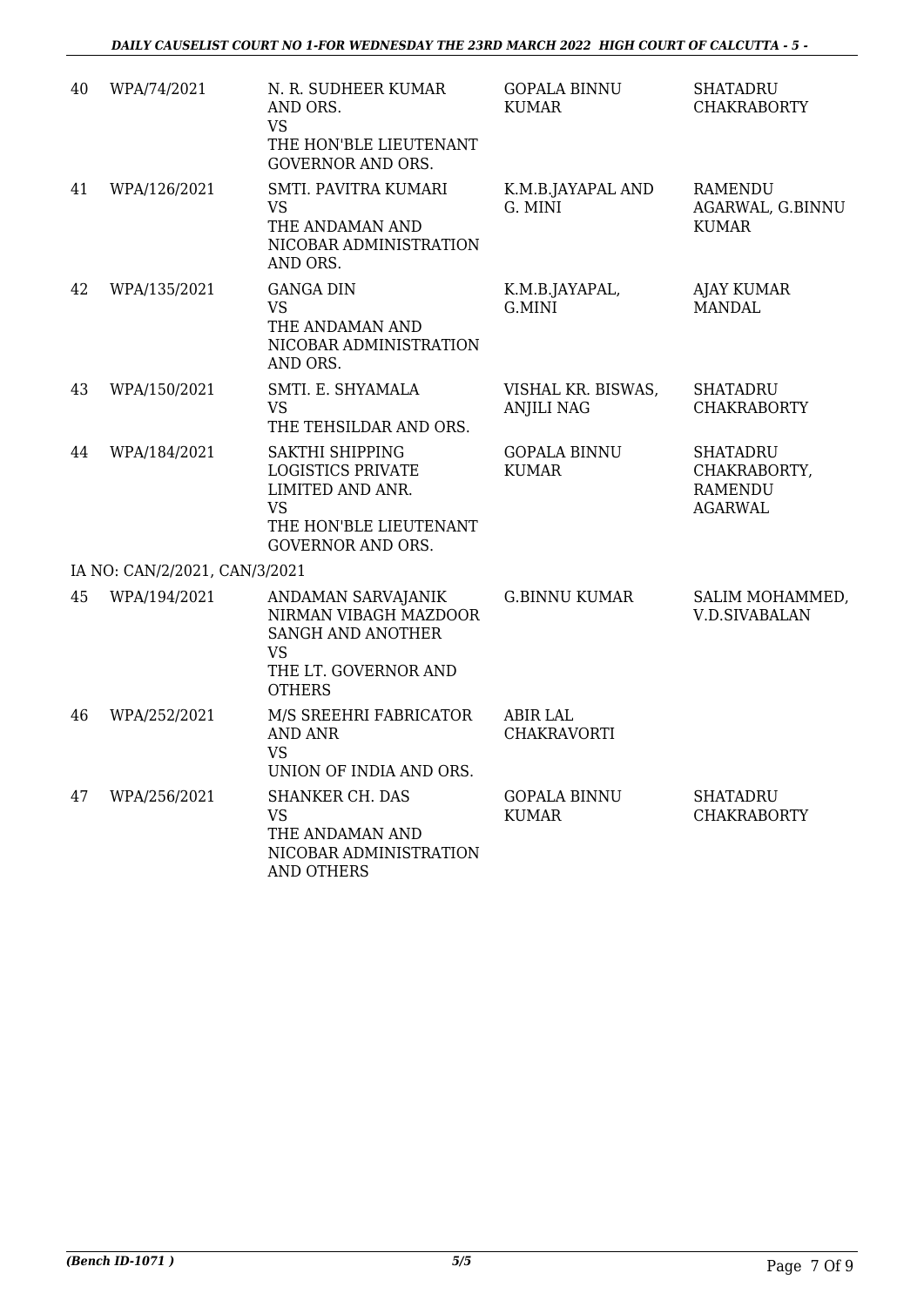

## Calcutta High Court **In The Circuit Bench at Port Blair**

## **Appellate Side**

**DAILY CAUSELIST For Wednesday The 23rd March 2022**

**COURT NO. 2**

**SINGLE BENCH (SB)**

**AT 10:30 AM**

### **HON'BLE JUSTICE KESANG DOMA BHUTIA (SINGLE BENCH WILL SIT AFTER COMPLETION OF DIVISION BENCH)**

**TO BE MENTIONED** 1 CRR/2/2020 JANAK RAM VS SITAMMA AND ANR. R.P.GOBIND, P.MENON BABITA DAS, M.P.KAMARAJ **MOTION** 2 CO/14/2021 BALBIR SINGH AND ANOTHER VS GYAN SINGH AND ORS. ANJILI NAG K.M.B.JAYAPAL 3 CO/16/2021 SULMANI VS **JOHNRAJ** GOPALA BINNU KUMAR 4 CO/23/2021 THE COLLECTOR LAND ACQUISITION (ADM) VS M/S ANDAMAN TIMBER INDUSTRIES LTD. RAMENDU AGARWAL 5 CRR/2/2022 [Scanned Copy] AMIT KUMAR VS THE STATE ALISHAM VENKATESH 6 CO/2/2022 NAMITA MISTRY AND ANOTHER VS PARITOSH MISTRY AND **OTHERS** GOPALA BINNU KUMAR 7 CO/3/2022 NAUSHAD ALI VS DHARMENDER MOHAN GOPALA BINNU KUMAR

#### **APPLICATION**